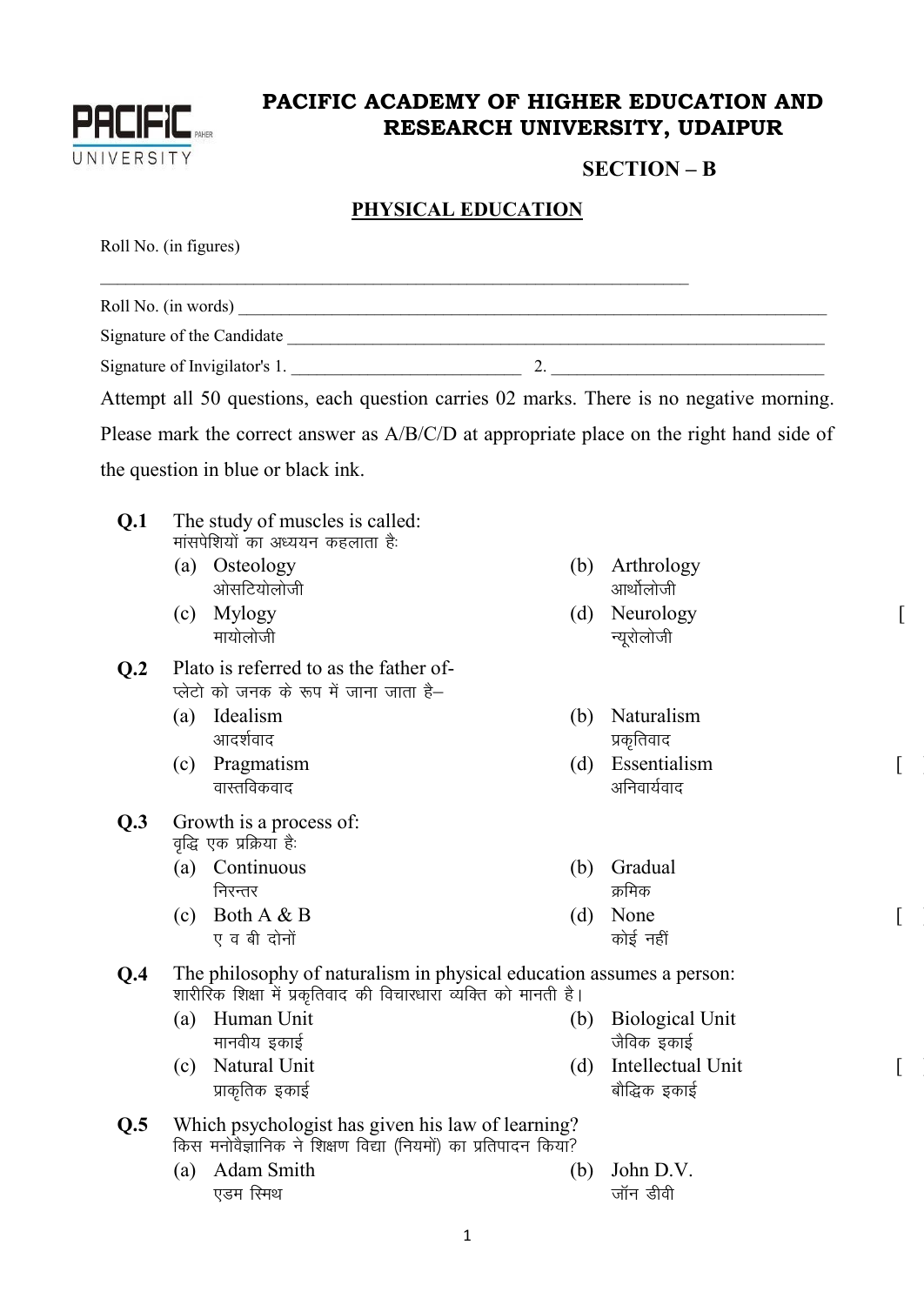|      | (c)                                                                                                                                              | Thorndike                                                                            | (d) | None                                   |  |  |  |
|------|--------------------------------------------------------------------------------------------------------------------------------------------------|--------------------------------------------------------------------------------------|-----|----------------------------------------|--|--|--|
|      |                                                                                                                                                  | थार्नडाइक                                                                            |     | कोई नहीं                               |  |  |  |
|      |                                                                                                                                                  |                                                                                      |     |                                        |  |  |  |
| Q.6  | Who has a responsibility to develop physical education on national level:<br>राष्ट्रीय स्तर पर शारीरिक शिक्षा को विकसित करने का दायित्व होता है– |                                                                                      |     |                                        |  |  |  |
|      | (a)                                                                                                                                              | <b>Central Government</b>                                                            | (b) | <b>State Government</b>                |  |  |  |
|      |                                                                                                                                                  | केन्द्र सरकार                                                                        |     | राज्य सरकार                            |  |  |  |
|      | (c)                                                                                                                                              | Sports council<br>खेल परिषद                                                          | (d) | None<br>कोई नहीं                       |  |  |  |
| Q.7  |                                                                                                                                                  | Bones in human body are classified on the basis of:                                  |     |                                        |  |  |  |
|      |                                                                                                                                                  | मानव शरीर की अस्थियां किस आधार पर वर्गीकृत की जाती है–                               |     |                                        |  |  |  |
|      | (a)                                                                                                                                              | Structure and functions                                                              | (b) | <b>Location and Attachment</b>         |  |  |  |
|      |                                                                                                                                                  | रचना एवं कार्य                                                                       |     | स्थान एवं सम्बद्धता                    |  |  |  |
|      | (c)                                                                                                                                              | Size and Shape<br>परिमाण एवं आकार                                                    | (d) | Joint and Movement<br>संधि एवं गतिविधि |  |  |  |
| Q.8  |                                                                                                                                                  | First teachers training college in India was started at:                             |     |                                        |  |  |  |
|      |                                                                                                                                                  | भारतवर्ष में शारीरिक शिक्षा का प्रथम शिक्षक प्रशिक्षण महाविद्यालय कहां प्रारम्भ हुआ? |     |                                        |  |  |  |
|      |                                                                                                                                                  | (a) Lucknow                                                                          | (b) | Kandivali                              |  |  |  |
|      |                                                                                                                                                  | लखनऊ<br>Chennai                                                                      |     | कांदीवली<br>Amrawati                   |  |  |  |
|      | (c)                                                                                                                                              | चैन्नई                                                                               | (d) | अमरावती                                |  |  |  |
|      |                                                                                                                                                  |                                                                                      |     |                                        |  |  |  |
| Q.9  |                                                                                                                                                  | Focus of physical education is:<br>शारीरिक शिक्षा का केन्द्रीय विषय क्या है?         |     |                                        |  |  |  |
|      | (a)                                                                                                                                              | Motion                                                                               | (b) | Fitness                                |  |  |  |
|      |                                                                                                                                                  | गति                                                                                  |     | शारीरिक क्षमता                         |  |  |  |
|      | (c)                                                                                                                                              | Man                                                                                  | (d) | Man in Motion                          |  |  |  |
|      |                                                                                                                                                  | मानव                                                                                 |     | गतिशील मानव                            |  |  |  |
| Q.10 |                                                                                                                                                  | Biological basis of life includes:<br>जीवन के जैविक आधार में शामिल है:               |     |                                        |  |  |  |
|      | (a)                                                                                                                                              | <b>Motor Fitness</b>                                                                 | (b) | Physical exercise                      |  |  |  |
|      |                                                                                                                                                  | गामक फिटनेस                                                                          |     | शारीरिक व्यायाम                        |  |  |  |
|      | (c)                                                                                                                                              | Intelligence                                                                         | (d) | Food                                   |  |  |  |
|      |                                                                                                                                                  | बुद्धि                                                                               |     | आहार                                   |  |  |  |
|      |                                                                                                                                                  | Find the correct combination सही संयोजन चुनिए:                                       |     |                                        |  |  |  |
|      |                                                                                                                                                  | $(a)$ A, B                                                                           | (b) | B, C                                   |  |  |  |
|      |                                                                                                                                                  | $(c)$ A, C                                                                           | (d) | B, D                                   |  |  |  |
| Q.11 |                                                                                                                                                  | Professional ethics in physical education includes:                                  |     |                                        |  |  |  |
|      |                                                                                                                                                  | शारीरिक शिक्षा में व्यावसायिक आचारशास्त्र में क्या शामिल है?<br><b>Moral Values</b>  |     |                                        |  |  |  |
|      | (a)                                                                                                                                              | नैतिक मूल्य                                                                          | (b) | Judgment<br>निर्णय                     |  |  |  |
|      | (c)                                                                                                                                              | Physical fitness                                                                     | (d) | Sincerity                              |  |  |  |
|      |                                                                                                                                                  | शारीरिक फिटनेस                                                                       |     | निष्ठा                                 |  |  |  |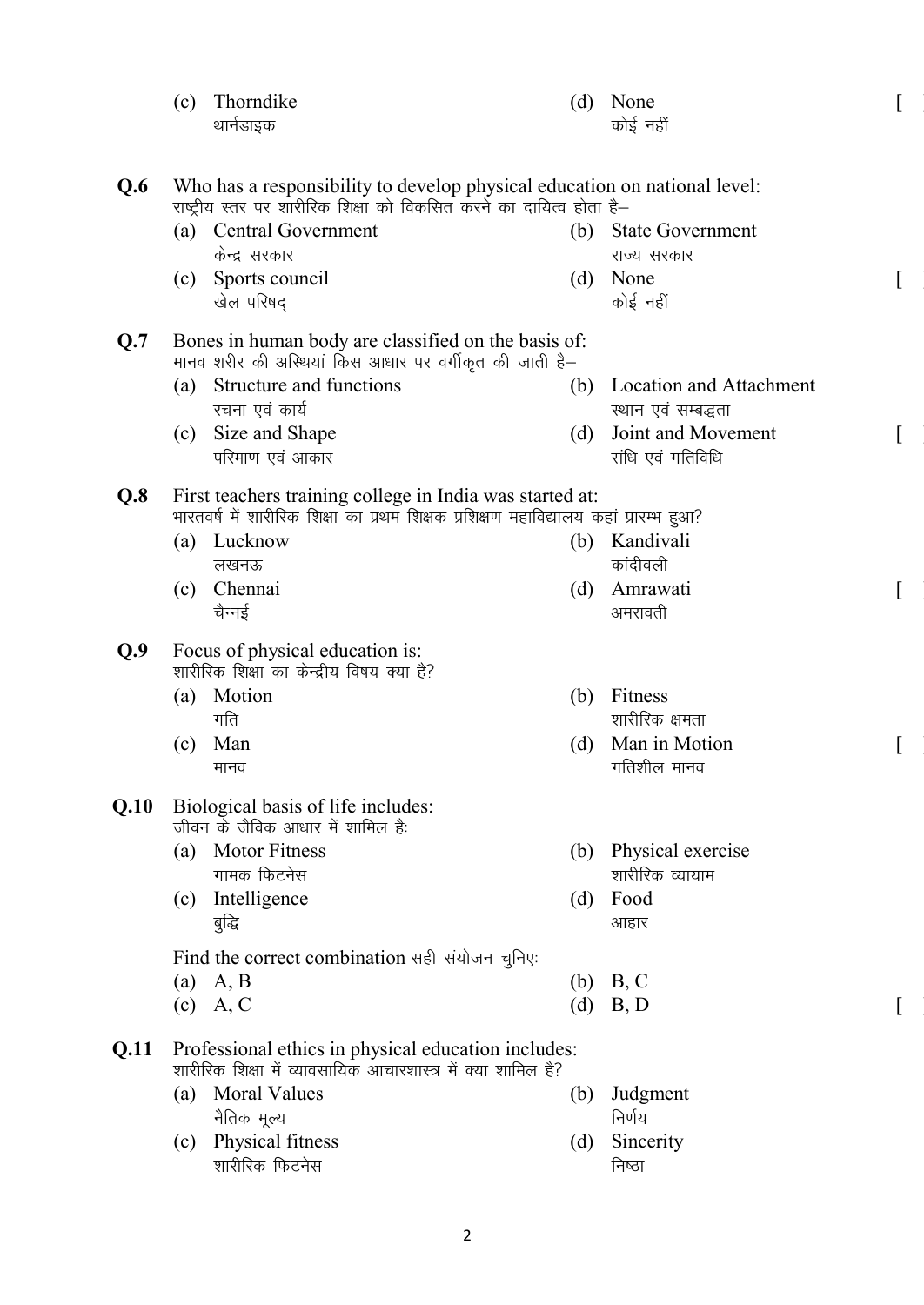Find the correct combination सही संयोजन चुनिएः

| (a) $A, B$ | (b) B, C   |
|------------|------------|
| $(c)$ A, D | $(d)$ B, D |

| <b>O.12</b> |     | Personal sources of stress are:<br>दबाव के व्यक्तिगत स्त्रोत है:                                                      |     |                                                        |  |
|-------------|-----|-----------------------------------------------------------------------------------------------------------------------|-----|--------------------------------------------------------|--|
|             |     | (a) Event Importance                                                                                                  | (b) | <b>Trait Anxiety</b>                                   |  |
|             |     | घटना का महत्व                                                                                                         |     | आनुवंशिक दुष्चिन्ता                                    |  |
|             | (c) | Self Esteem                                                                                                           | (d) | Both B & C                                             |  |
|             |     | स्वाभिमान                                                                                                             |     | बी व सी दोनों                                          |  |
| Q.13        |     | India participated in Olympic games for the first time in:<br>भारत में ओलम्पिक खेलों में सर्वप्रथम किस वर्ष भाग लिया? |     |                                                        |  |
|             | (a) | 1896                                                                                                                  | (b) | 1900                                                   |  |
|             | (c) | 1904                                                                                                                  | (d) | 1924                                                   |  |
| Q.14        |     | Theory of insight learning was propounded by:<br>अधिगम के अन्तर्दृष्टि सिद्धान्त का प्रतिपादन किसने किया?             |     |                                                        |  |
|             | (a) | Thorndike                                                                                                             | (b) | Paylov                                                 |  |
|             |     | थार्नडाइक                                                                                                             |     | पावलोव                                                 |  |
|             | (c) | Kohler                                                                                                                | (d) | Cattell                                                |  |
|             |     | कोहलर                                                                                                                 |     | कैटल                                                   |  |
| Q.15        |     | Motivation consists of:<br>उत्प्रेरणा में सम्मिलित होता है:                                                           |     |                                                        |  |
|             |     | (a) Direction                                                                                                         | (b) | Intensity                                              |  |
|             |     | निर्देशन                                                                                                              |     | तीव्रता                                                |  |
|             | (c) | Persistence                                                                                                           | (d) | All of above                                           |  |
|             |     | निरन्तरता                                                                                                             |     | उपरोक्त सभी                                            |  |
| Q.16        |     | Interval training load depends on :<br>इन्टरवल प्रशिक्षण भार आधारित होता है-                                          |     |                                                        |  |
|             | (a) | Load Volume                                                                                                           | (b) | <b>Heart Rate</b>                                      |  |
|             |     | भार की मात्रा                                                                                                         |     | हृदयगति दर                                             |  |
|             | (c) | Load Intensity<br>भारत की तीव्रता                                                                                     | (d) | Lactic acid Concentration<br>लैक्टिक एसिड संक्रेन्द्रण |  |
|             |     | Find the correct combination<br>सही संयोजन चुनिएः                                                                     |     |                                                        |  |
|             | (a) | I and II                                                                                                              | (b) | I and III                                              |  |
|             | (c) | II and III                                                                                                            | (d) | II and IV                                              |  |
| Q.17        |     | Criterial of a standard test involve:<br>एक आदर्श परीक्षण का मापदण्ड होता है:                                         |     |                                                        |  |
|             | (a) | Reliability                                                                                                           | (b) | Complexity                                             |  |
|             |     | विश्वसनियता                                                                                                           |     | जटिलता                                                 |  |
|             | (c) | Norm                                                                                                                  | (d) | Both A and C                                           |  |
|             |     | मानदण्ड                                                                                                               |     | $A$ और $C$ दोनों                                       |  |
|             |     |                                                                                                                       |     |                                                        |  |

**Q.18** Arrange the following test in chronological order in respect of their origination: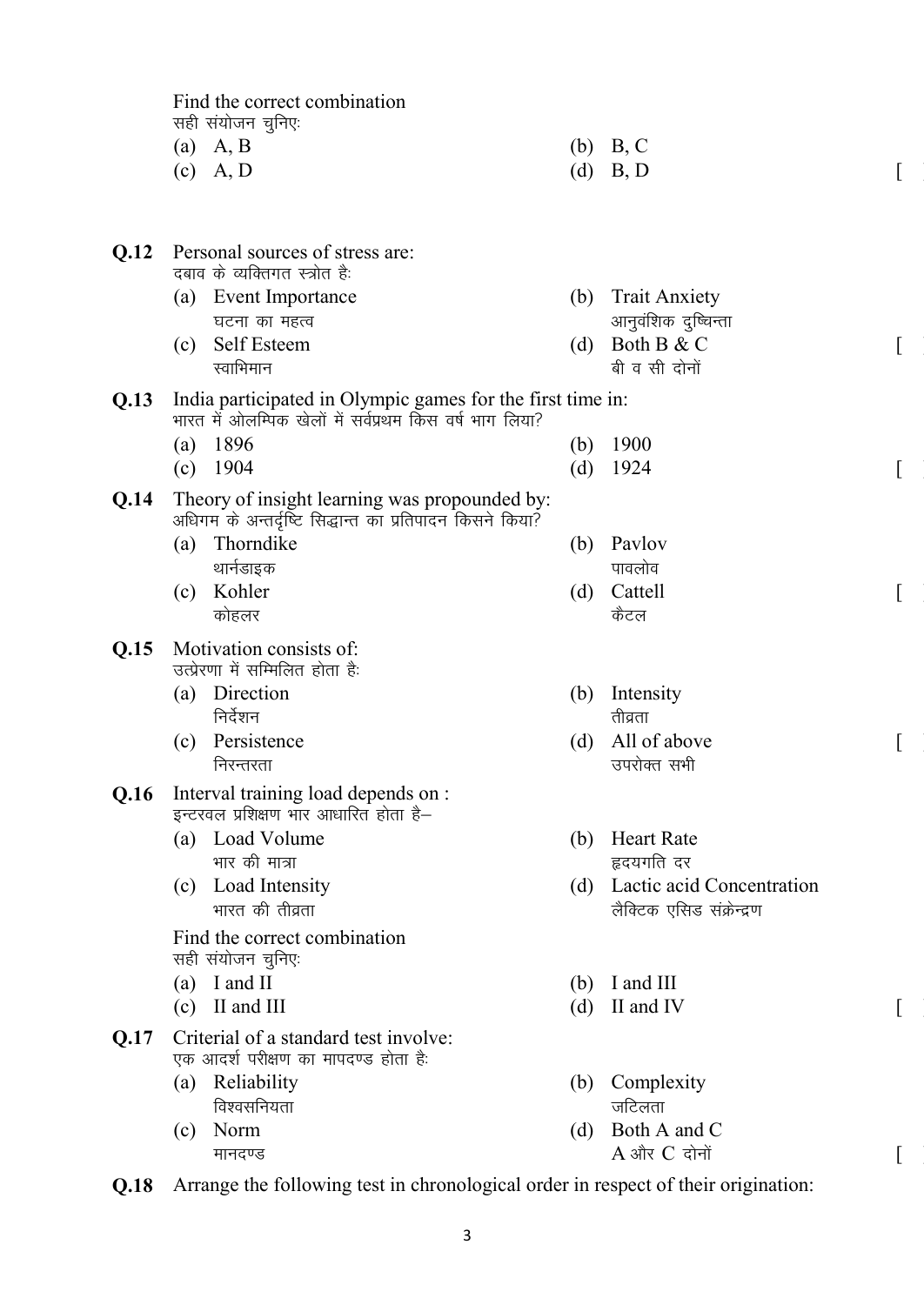निम्नलिखित मूल्यांकन परीक्षणों को कालबद्ध क्रम में व्यवस्थित कीजिए: (a) Physical Fitness शारीरिक सामर्थ्य (b) Motor Fitness गतीय सामर्थ्य (c) Health Related Fitness स्वास्थ्य संबंधी सामर्थ्य (d) Motor Educability गतीय शिक्षणीय सामर्थ्य Codes: कोडः (a) A, C, D, B (b) B, D, C, A (c)  $C, A, B, D$  (d)  $A, B, C, D$  [ **Q.19** National Fitness Corps was introduced in: नेशनल फिटनेस कॉर्पस कब आरम्भ किया गया था<sup>?</sup> (a) 1965 (b) 1966 (c)  $1967$  [ ] **Q.20** Which one of the following is not the part of hydrotherapy? निम्नलिखित में से कौनसा जलचिकित्सा का हिस्सा नहीं है? (a) Wax bath वैक्स बाथ (b) Cryo therapy क्रायो चिकित्सा (c) Whirlpool bath वहर्लपूल बाथ (d) Contrast bath कट्रास्ट बाथ **Q.21** Protraction and refraction take place in: अपाकुंचन व आकुंचन कहां होते है? (a) Hip joint नितम्ब के जोड में (b) Shoulder Joint कंधे के जोड़ में (c) Elbow Joint कूहनी के जोड़ में (d) Knee Joint घुटने के जोड़ में **Q.22** Assessment of group cohesion is done through: समूह संसक्ति का निर्धारण किसके द्वारा किया जाता है? (a) Observation during training and competition प्रशिक्षण तथा प्रतियोगिता के दौरान प्रेक्षण (b) Performance tests प्रदर्शन जांच (c) Sociogram सोसियोग्राम (d) Knowledge based tests ज्ञान आधारित जांच **Q.23** Sample may be big or small depends on: सैंपल छोटा होगा या बड़ा, यह किस पर निर्भर करता है? (a) Geographical Area भौगोलिक क्षेत्र (b) Demographic Fluctuation जनांकिकीय उच्चावचन (c) Characteristics and traits of population जनसंख्या के अभिलक्षण और विशेषक (d) Balance of births and deaths over time एक समयावधि में जन्म तथा मृत्यू का संतुलन **Q.24** Kinematic parameters include: काइनेमेटिक पैरामीटर्स में कौन से शामिल है? (a) Inertia इनर्शिया (b) Velocity वेलोसिटी (c) Distance डिस्टेंस (d) Acceleration एक्सेलेरेशन

 $\lceil$ 

 $\lceil$ 

 $\lceil$ 

 $\lceil$ 

 $\lceil$ 

4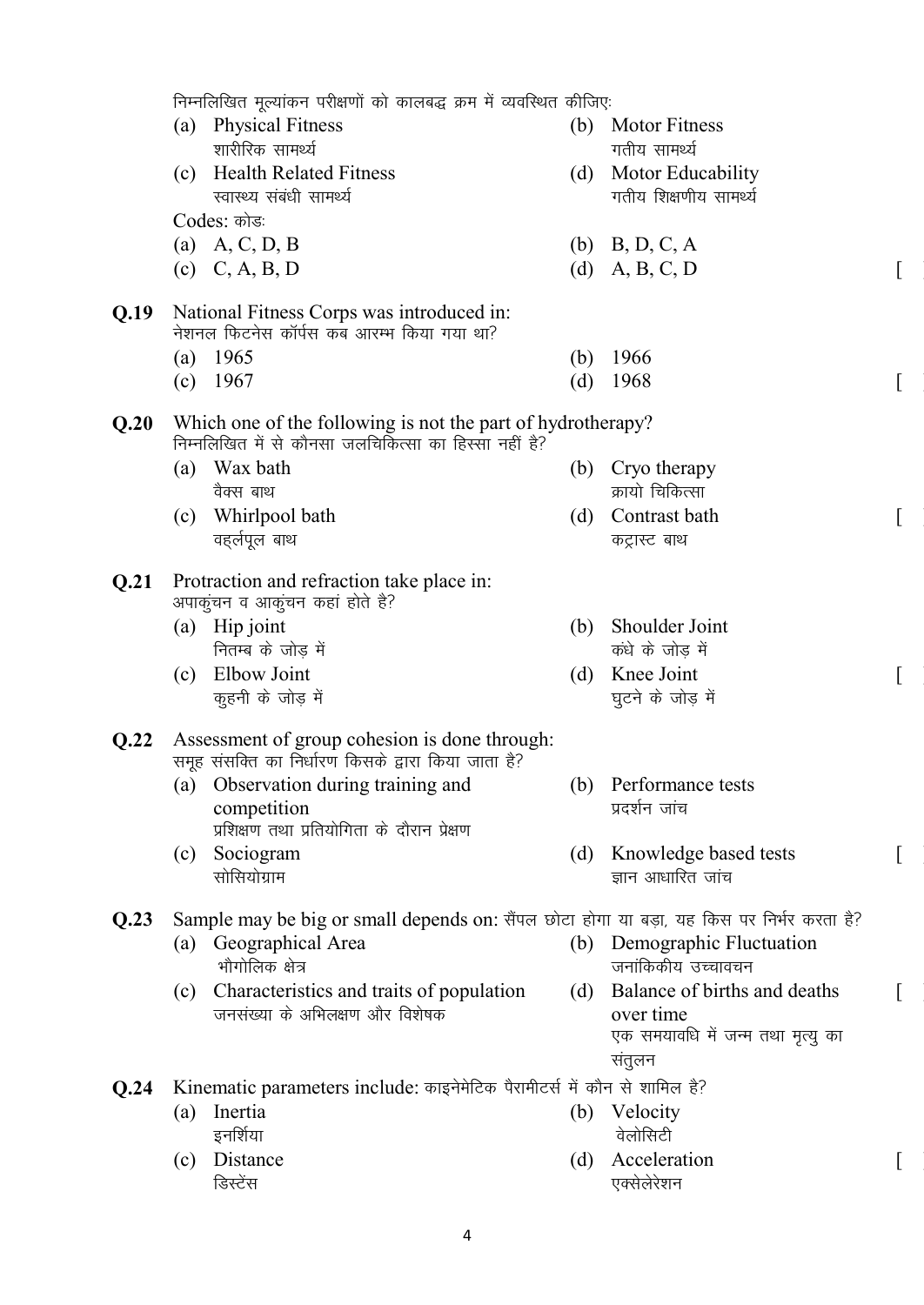|      | Find the correct combination:                                                                                                               |     |                             |  |
|------|---------------------------------------------------------------------------------------------------------------------------------------------|-----|-----------------------------|--|
|      | सही संयोजन चुनिएः                                                                                                                           |     |                             |  |
|      | (a) A, B, C                                                                                                                                 |     | (b) A, C, D<br>(d) B, C, D  |  |
|      | $(c)$ A, B, D                                                                                                                               |     |                             |  |
| Q.25 | Philosophical research is also known as:<br>दार्शनिक शोध को यह भी कहा जाता है:                                                              |     |                             |  |
|      | <b>Rational Research</b><br>(a)                                                                                                             | (b) | Perceptual Research         |  |
|      | तर्कमूलक शोध                                                                                                                                |     | प्रात्यक्षिक शोध            |  |
|      | Conceptual Research<br>(c)                                                                                                                  | (d) | <b>Behavioral Research</b>  |  |
|      | संकल्पनात्मक शोध                                                                                                                            |     | व्यवहारपरक शोध              |  |
| Q.26 | Progression of load proceeds:<br>भार का प्रगमन होता है:                                                                                     |     |                             |  |
|      | (a) Linearly                                                                                                                                | (b) | Stepwise                    |  |
|      | रेखीय                                                                                                                                       |     | चरणबद्ध                     |  |
|      | Both A & B<br>(c)                                                                                                                           | (d) | None                        |  |
|      | $A$ और $B$ दोनों                                                                                                                            |     | कोई नहीं                    |  |
| Q.27 | Which of the following is not related to school health programme?<br>निम्नलिखित में से किसका संबंध विद्यालय स्वास्थ्य कार्यक्रम से नहीं है? |     |                             |  |
|      | (a) Keeping health records                                                                                                                  | (b) | <b>Health Education</b>     |  |
|      | स्वास्थ्य के रिकार्डस रखना                                                                                                                  |     | स्वास्थ्य शिक्षा            |  |
|      | Controlling of diseases<br>(c)                                                                                                              | (d) | <b>Health Inspection</b>    |  |
|      | रोगों का नियंत्रण                                                                                                                           |     | स्वास्थ्य निरीक्षण          |  |
| Q.28 | Sunlight is a source of:                                                                                                                    |     |                             |  |
|      | सूर्य का प्रकाश किसका स्त्रोत है:<br>Vitamin A                                                                                              |     | Vitamin B                   |  |
|      | (a)<br>विटामिन ए                                                                                                                            | (b) | विटामिन बी                  |  |
|      | Vitamin C<br>(c)                                                                                                                            | (d) | Vitamin D                   |  |
|      | विटामिन सी                                                                                                                                  |     | विटामिन डी                  |  |
| Q.29 | One of the important research tool is:                                                                                                      |     |                             |  |
|      | शोध का एक आवश्यक साधन है:                                                                                                                   |     |                             |  |
|      | Questionnaire<br>(a)                                                                                                                        | (b) | Library technique           |  |
|      | प्रश्नावली                                                                                                                                  |     | पुस्तकालय तकनीक             |  |
|      | Hypothesizing<br>(c)                                                                                                                        | (d) | Survey                      |  |
|      | परिकल्पना निर्माण                                                                                                                           |     | सर्वेक्षण                   |  |
| Q.30 | Sociological foundation of physical education discusses:<br>शारीरिक शिक्षा के सामाजिक आधार की विवेचना करता है:                              |     |                             |  |
|      | (a) Body type                                                                                                                               | (b) | Competition and corporation |  |
|      | शारीरिक गठन                                                                                                                                 |     | प्रतिस्पर्धा एवं सहयोगं     |  |
|      | Socialization process<br>(c)                                                                                                                | (d) | Both B & C                  |  |
|      | समाजी करण प्रक्रियां                                                                                                                        |     | $B$ व $C$ दोनों             |  |
| Q.31 | Intonation hockey federation is established<br>अन्तर्राष्ट्रीय हॉकी संघ की स्थापना हुई?                                                     |     |                             |  |
|      | (a) In 1924 1924 में                                                                                                                        | (b) | In 1932 1932 में            |  |
|      | (c) In 1934 1934 में                                                                                                                        | (d) | 1975 में<br>In 1975         |  |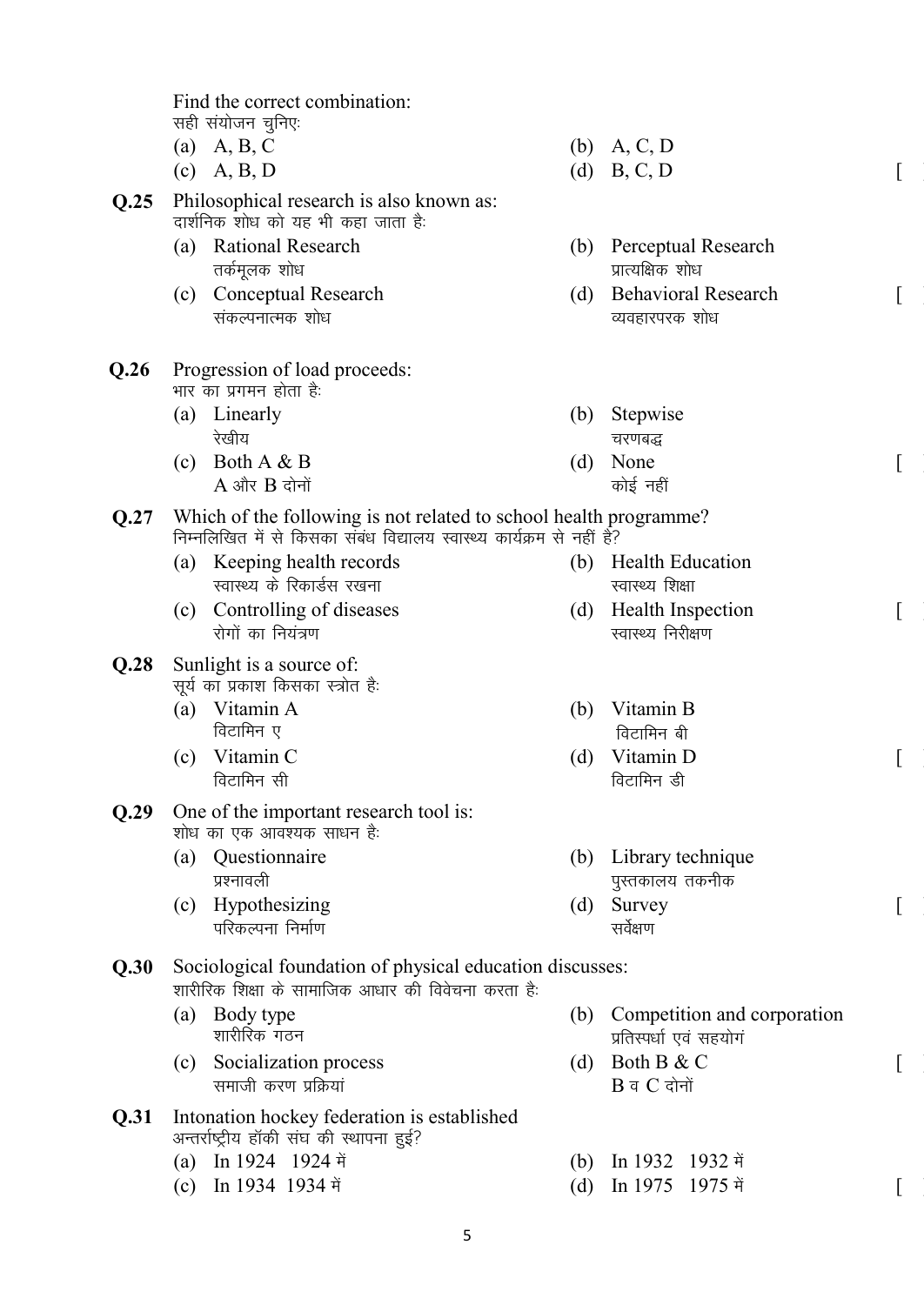| Q.32 | The training from twelve months to years in known as:<br>12 महीनें से वर्षो तक की ट्रेनिंग कहलाती है—       |     |                                                          |  |
|------|-------------------------------------------------------------------------------------------------------------|-----|----------------------------------------------------------|--|
|      | Micro cycle<br>(a)<br>माइक्रो चक्र                                                                          | (b) | Macro Cycle<br>मैक्रो चक्र                               |  |
|      | (c) Long Cycle<br>दीर्घ चक्र                                                                                | (d) | None<br>कोई नहीं                                         |  |
| Q.33 | The requirement (need) of energy depends on:<br>ऊर्जा की आवश्यकतायें निर्भर करती है                         |     |                                                          |  |
|      | On age<br>(a)<br>आयु पर                                                                                     | (b) | On Sex<br>लिंग पर                                        |  |
|      | On Physical Activity<br>(c)<br>शारीरिक क्रियाकलापों पर                                                      | (d) | All of above<br>उपरोक्त सभी                              |  |
| Q.34 | In which country vimbeldon competition is organist?<br>बिम्बलडन प्रतियोगिता किस देश में आयोजित की जाती है?  |     |                                                          |  |
|      | (a) America<br>अमेरीका                                                                                      | (b) | England<br>इग्लैण्ड                                      |  |
|      | France<br>(c)<br>फ्रान्स                                                                                    | (d) | Australia<br>आस्ट्रेलिया                                 |  |
| Q.35 | What is the aim of physical education?<br>शारीरिक शिक्षा का क्या उद्देश्य है?                               |     |                                                          |  |
|      | (a) Physical Development<br>शारीरिक विकास                                                                   | (b) | Healthy development of person<br>व्यक्ति का स्वस्थ विकास |  |
|      | Growth and development<br>(c)<br>वृद्धि और विकास                                                            | (d) | All of above<br>उपरोक्त सभी                              |  |
| Q.36 | The organization place of commonwealth game in year 2010 is:<br>वर्ष 2010 का कॉमनवेल्थगेम का आयोजन स्थल है– |     |                                                          |  |
|      | New Delhi<br>(a)<br>नई दिल्ली                                                                               | (b) | Bombay<br>मुम्बई                                         |  |
|      | Hyderabad<br>(c)<br>हैदराबाद                                                                                | (d) | Chandigarh<br>चण्डीगढ                                    |  |
| Q.37 | Cobb web method is used when:<br>कॉब वैब विधि का उपयोग किया जाता है जब:                                     |     |                                                          |  |
|      | Players are in high number<br>(a)<br>खिलाडी अधिक संख्या में हो                                              | (b) | Players are in less numbers<br>खिलाडी कम संख्या में हो   |  |
|      | <b>Both A and B A और B दोनों</b><br>(c)                                                                     | (d) | None कोई नहीं                                            |  |
| Q.38 | What muscular tissue creates:<br>मांसपेशी टिशू किसकी रचना करते है-                                          |     |                                                          |  |
|      | (a)<br>Body<br>शरीर                                                                                         | (b) | Neuron<br>न्यूरॉन                                        |  |
|      | <b>Body Muscles</b><br>(c)<br>शरीर मांसपेशियां                                                              | (d) | None<br>कोई नहीं                                         |  |
| Q.39 | Types of stability are:<br>स्थायित्व के प्रकार है:                                                          |     |                                                          |  |
|      | Static stability<br>(a)<br>स्टेटिक संतुलन                                                                   | (b) | Dynamic static<br>डाइनेमिक संतुलन                        |  |
|      |                                                                                                             |     |                                                          |  |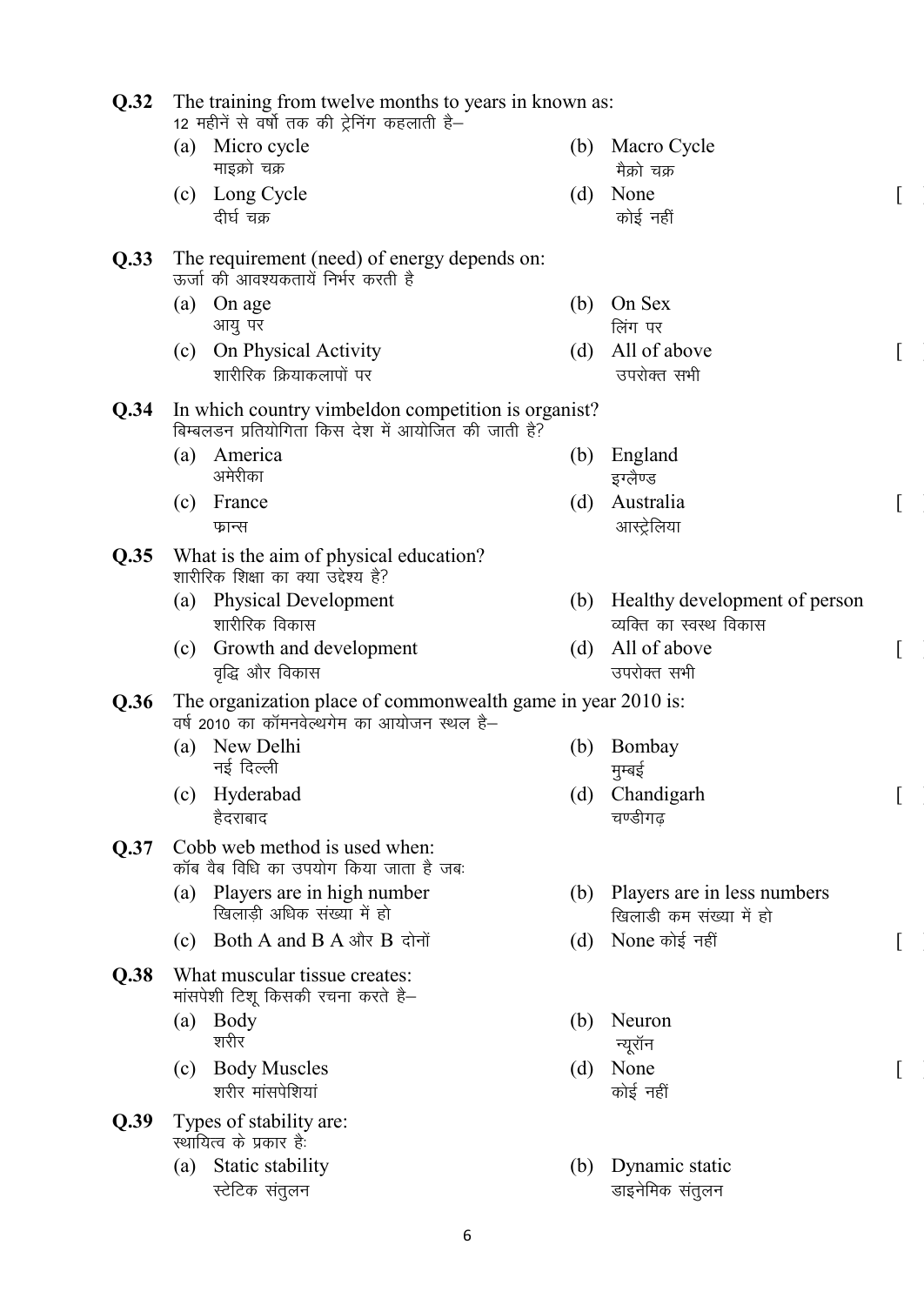|      | (c)                                  | Neutral static<br>न्यूट्रल स्टेटिक                                                              | (d) | All of the above<br>उपरोक्त सभी          |  |
|------|--------------------------------------|-------------------------------------------------------------------------------------------------|-----|------------------------------------------|--|
| Q.40 |                                      | In Rome boys were trained by:<br>रोम में लड़कों को प्रशिक्षण दिया जाता था–                      |     |                                          |  |
|      | (a)                                  | Their father                                                                                    | (b) | Their Mother                             |  |
|      |                                      | उनके पिता द्वारा                                                                                |     | उनकी माता द्वारा                         |  |
|      | (c)                                  | Their Trainers                                                                                  | (d) | None                                     |  |
|      |                                      | उनके प्रशिक्षको के द्वारा                                                                       |     | कोई नहीं                                 |  |
| Q.41 | kick?                                | How many players can stand in goal area about from goat keeper at the time of penalty           |     |                                          |  |
|      |                                      | पैनल्टी किक लेते समय गोल क्षेत्र में गोल कीपर के अलावा कितने खिलाड़ी खड़े हो सकते है?           |     |                                          |  |
|      | (a)                                  | Two<br>दो                                                                                       | (b) | Three<br>तीन                             |  |
|      | (c)                                  | Not single one                                                                                  | (d) | Four                                     |  |
|      |                                      | एक भी नही                                                                                       |     | चार                                      |  |
| Q.42 |                                      | What is the name of best trophy (prize) which is given to trainer of game and sport in          |     |                                          |  |
|      | India?                               |                                                                                                 |     |                                          |  |
|      |                                      | भारत में खेल–कूद के प्रशिक्षक को दिये जाने वाला सर्वोच्च पुरस्कार क्या है?                      |     |                                          |  |
|      | (a)                                  | Arjun Prize                                                                                     | (b) | Khel-Ratna Prize                         |  |
|      |                                      | अर्जुन पुरस्कार                                                                                 |     | खेल रत्न पुरस्कार                        |  |
|      | (c)                                  | Dronacharya Prize                                                                               | (d) | None                                     |  |
|      |                                      | द्रोणाचार्य पुरस्कार                                                                            |     | कोई नहीं                                 |  |
| Q.43 |                                      | The founder of conditioned response theory is:<br>कंडिशंड रिस्पांस सिद्धान्त के प्रतिपादक है-   |     |                                          |  |
|      | (a)                                  | Paylou                                                                                          | (b) | Russo                                    |  |
|      |                                      | पावलोव                                                                                          |     | रूसो                                     |  |
|      | (c)                                  | Jung                                                                                            | (d) | Plato                                    |  |
|      |                                      | जुंग                                                                                            |     | प्लेटो                                   |  |
| Q.44 |                                      | What is the full form of I.O.C.:                                                                |     |                                          |  |
|      |                                      | $I.O.C.$ का पूरा नाम क्या है?                                                                   |     |                                          |  |
|      | (a)                                  | International Olympic Committee<br>इन्टरनेशनल ओलम्पिक कमिटी                                     | (b) | International organization of<br>cricket |  |
|      |                                      |                                                                                                 |     | अन्तर्राष्ट्रीय क्रिकेट संगठन            |  |
|      | (c)                                  | Internal Olympic Corporation                                                                    | (d) | None of Above                            |  |
|      |                                      | आंतरिक ओलम्पिक कोरपरेशन                                                                         |     | इनमें से कोई नहीं                        |  |
| Q.45 |                                      | Which acid grows at the time of training program?<br>प्रशिक्षण अवधि में कौनसा अम्ल बढ़ जाता है? |     |                                          |  |
|      |                                      | $(a)$ A.T.P.                                                                                    | (b) | Lactic Acid                              |  |
|      |                                      | ए.टी.पी.                                                                                        |     | लेक्टीक अम्ल                             |  |
|      | (c)                                  | A.D.P.                                                                                          | (d) | None                                     |  |
|      |                                      | ए.डी.पी.                                                                                        |     | कोई नहीं                                 |  |
| Q.46 | MPED is started from: MPED शुरू हुआ- |                                                                                                 |     |                                          |  |
|      | (a)                                  | 1963                                                                                            | (b) | 1961                                     |  |
|      | (c)                                  | 1962                                                                                            | (d) | 1964                                     |  |
| Q.47 |                                      | Co-relation research is related to: सह संबंधी शोध का संबंध है–                                  |     |                                          |  |

7